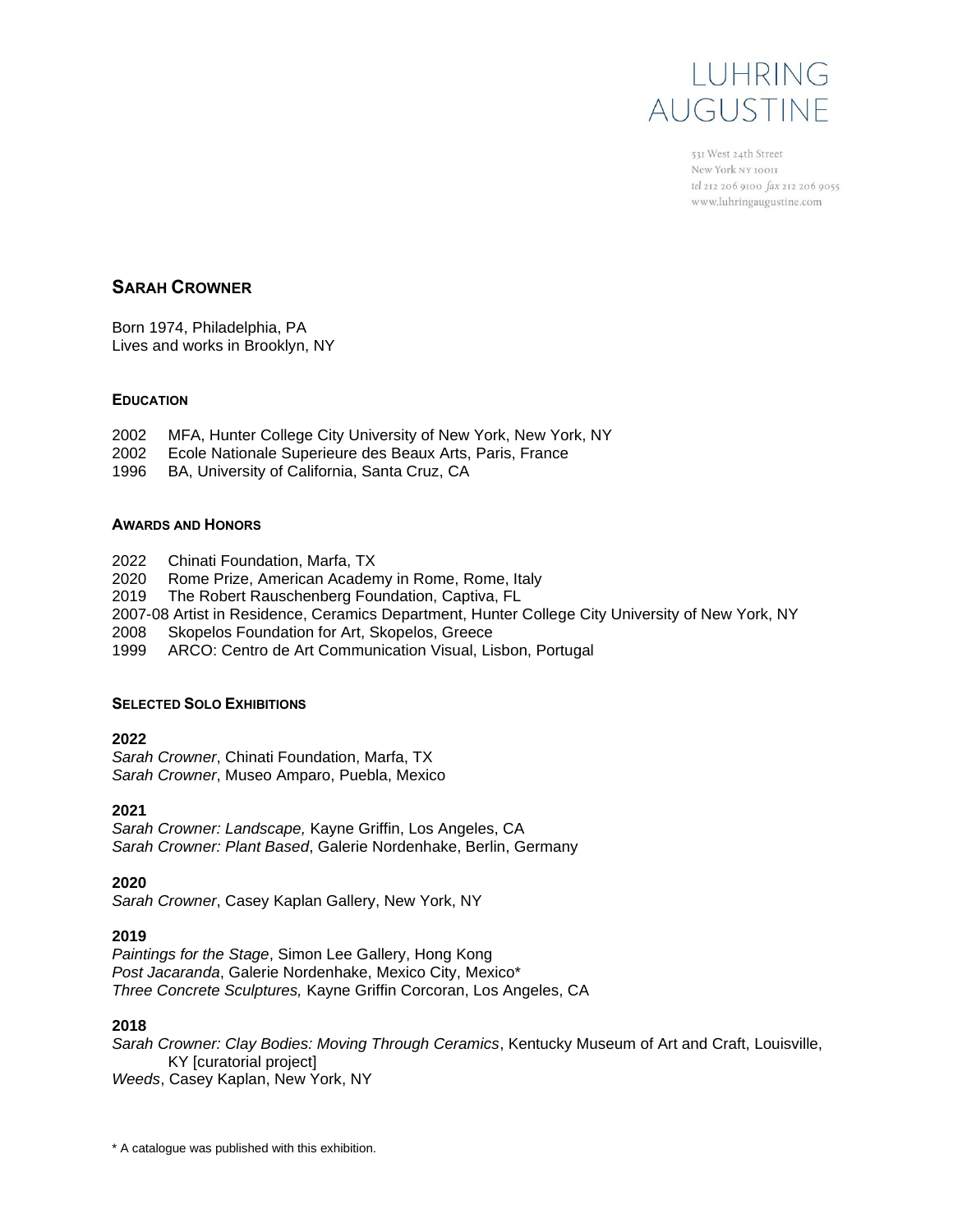### **2016-2017**

*Sarah Crowner: Beetle in the Leaves*, MASS MoCA, North Adams, MA\*

### **2016**

*Sarah Crowner/ Tutsi Baskets*, Galerie Nordenhake, Stockholm, Sweden *Plastic Memory*, Simon Lee Gallery, London, England

### **2015**

*Everywhere the Line is Looser*, Casey Kaplan, New York, NY\*

### **2014**

*Interiores*, Travesia Cuatro, Guadalajara, Mexico *Motifs*, Galerie Catherine Bastide, Brussels, Belgium *Sarah Crowner: Sunday in the Park*, Locust Projects, Miami, FL [curatorial project] *The Wave*, Nicelle Beauchene Gallery, New York, NY

### **2012**

*Geometric Park*, SAKS Galerie, Geneva, Switzerland *Rehearsal*, Galerie Nordenhake, Stockholm, Sweden

### **2011**

*Acrobat*, Nicelle Beauchene Gallery, New York, NY *Ballet Plastique*, Galerie Catherine Bastide, Brussels, Belgium *Zig Zags and Curves*, Helena Papadopoulos, Athens, Greece

### **2009**

*Paintings and Pots*, Nicelle Beauchene Gallery, New York, NY

**2008** *Handbuilt Vessels*, Nice + Fit Gallery, Berlin, Germany\*

### **SELECTED GROUP EXHIBITIONS**

**2022**

*No Forms*, Hill Art Foundation, New York, NY

### **2021**

*Cerámica Suro: A Story of Collaboration, Production, and Collecting in the Contemporary Arts*, Museo de Arte de Zapopan, Zapopan, Mexico *Contemporary Art + Design: New Acquisitions*, Dallas Museum of Art, Dallas, TX *Field of Vision*, Peter Blum Gallery, New York, NY *New to the Collection*, Carnegie Museum of Art, Pittsburgh, PA

### **2020**

*Must Dream About Blue Tonight*, Sifang Art Museum, Nanjing, China *Painting*, Kayne Griffin Corcoran, Los Angeles, CA *Sculpture*, Kayne Griffin Corcoran, Los Angeles, CA

# **2019**

*Abstract, Representational, and so forth*, Gladstone Gallery, New York, NY *Hinge Pictures: Eight Women Artists Occupy the Third Dimension*, Contemporary Arts Center, New Orleans, LA\*

*Notebook*, 56 Henry, New York, NY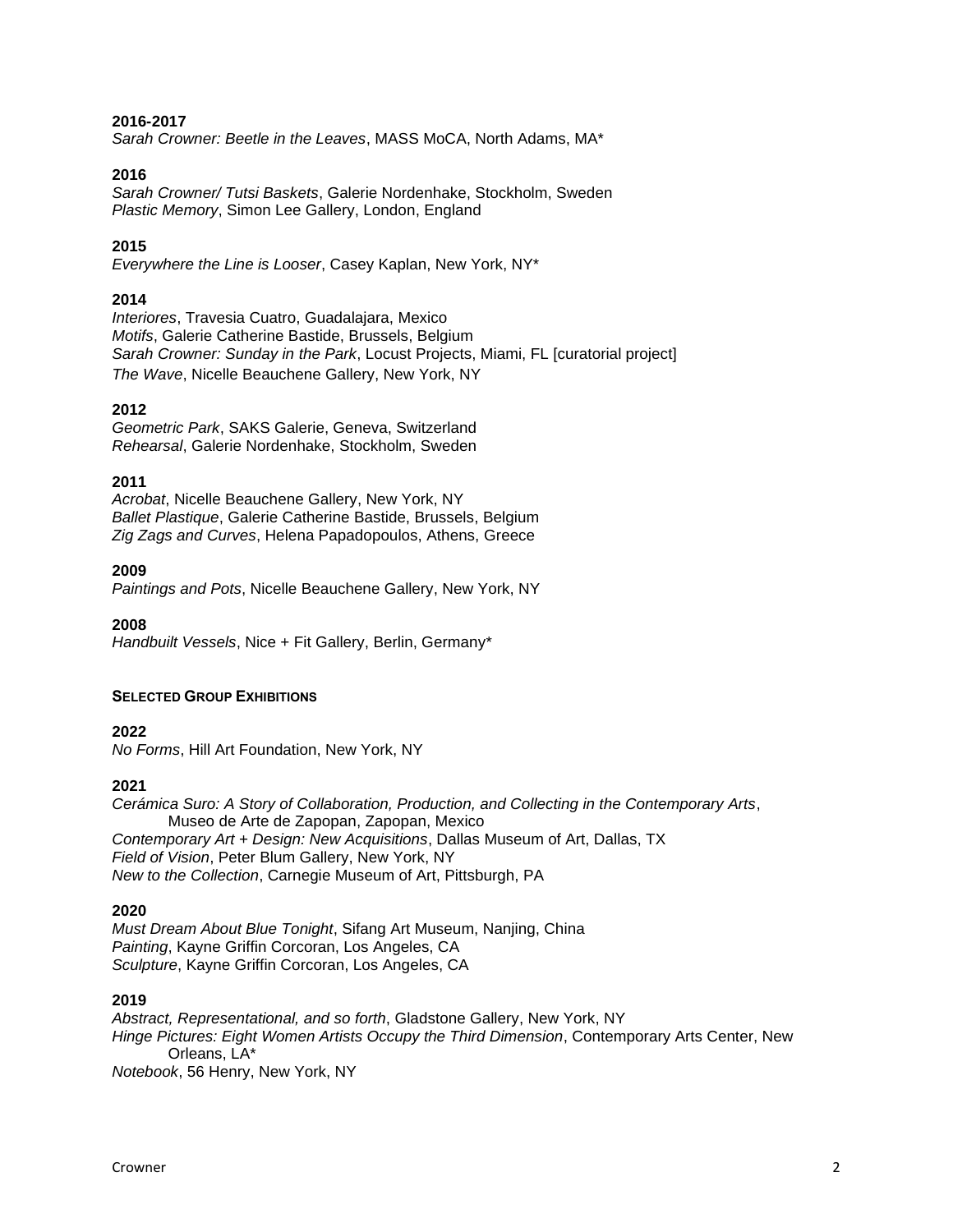2018 Invitational Exhibition of Visual Arts, American Academy of Arts and Letters, New York, NY 57th Carnegie International 2018, Carnegie Museum of Art, Pittsburgh, PA\* *Hog's Curve*, Halsey McKay, New York, NY *Painting/Object,* Flag Art Foundation, New York, NY

# **2017**

*99 Cents or Less*, Museum of Contemporary Art Detroit, Detroit, MI\* *Building 6 / Summer Season*, Mass MoCA, North Adams, MA *Für Barbara*, Hall Art Foundation | Kunstmuseum Schloss Derneburg, Derneburg, Germany *Mauvaises Herbes: Sarah Crowner, Caitlin Keogh, Paulina Olowska*, Simon Lee Gallery, Hong Kong *Salon Hang*, Kunstverein, Amsterdam, Netherlands *The Centre Cannot Hold,* Near East, Istanbul, Turkey *You Should Be An Artist*, Galerie Catherine Bastide, Brussels, Belgium

## **2016**

*If Only Bella Abzug Were Here,* Marc Straus, New York, NY *We Are Not Things*, INVISIBLE-EXPORTS, New York, NY

## **2015**

*Faux Amis*, Simon Lee Gallery, London, England *Matthew Brannon's Skirting the Issue*, Casey Kaplan, New York, NY *Repetition and Difference*, Jewish Museum, New York, NY\* *Space Between*, The Flag Art Foundation, New York, NY *Surface Tension*, The Flag Art Foundation, New York, NY

## **2014**

*Conversation Piece*, Museum of Fine Arts, Boston, Boston, MA *From Pre-History to Post-Evening*, Sean Kelly Gallery, New York, NY

# **2013**

*Abstract Generation: Now in Print*, Museum of Modern Art, New York, NY *Beyond the Object*, Brand New Gallery, Milan, Italy *DNA: Strands of Abstraction*, Loretta Howard Gallery, New York, NY *Edge, Order, Rupture*, Galerie Lelong, New York, NY *Excursus IV: Primary Information*, Institute of Contemporary Art Philadelphia, Philadelphia, PA\* *Experienz #2*, WIELS, Contemporary Art Centre, Brussels, Belgium *Larry Bell and Sarah Crowner, Meet Marlow Moss*, Kunstverein Amsterdam, Amsterdam, **Netherlands** *Painter Painter*, Walker Art Center, Minneapolis, MN\* *Pathfinder: And to End*, -1, Paris, France *Questioning the Canvas*, Guekens & De Vil, Knokke, Belgium *Splendor Tkaniny*, Zacheta National Museum of Art, Warsaw, Poland\*

*Work*, Klaus von Nichtssagend Gallery, New York, NY

# **2012**

*a gathering*, Athens Festival, Athens, Greece *Material Occupation*, University Art Museum, University at Albany, State University of New York, Albany, NY\*

*Surface in Volume*, Luce Gallery, Turin, Italy

### **2011**

*New Shadow Old Legs*, Eleven Rivington, New York, NY *Paying A Visit to Mary Part 2*, Kunstverein, Amsterdam, Netherlands *WE REGRET TO INFORM YOU THERE IS CURRENTLY NO SPACE OR PLACE FOR ABSTRACT PAINTING*, Martos Gallery, New York, NY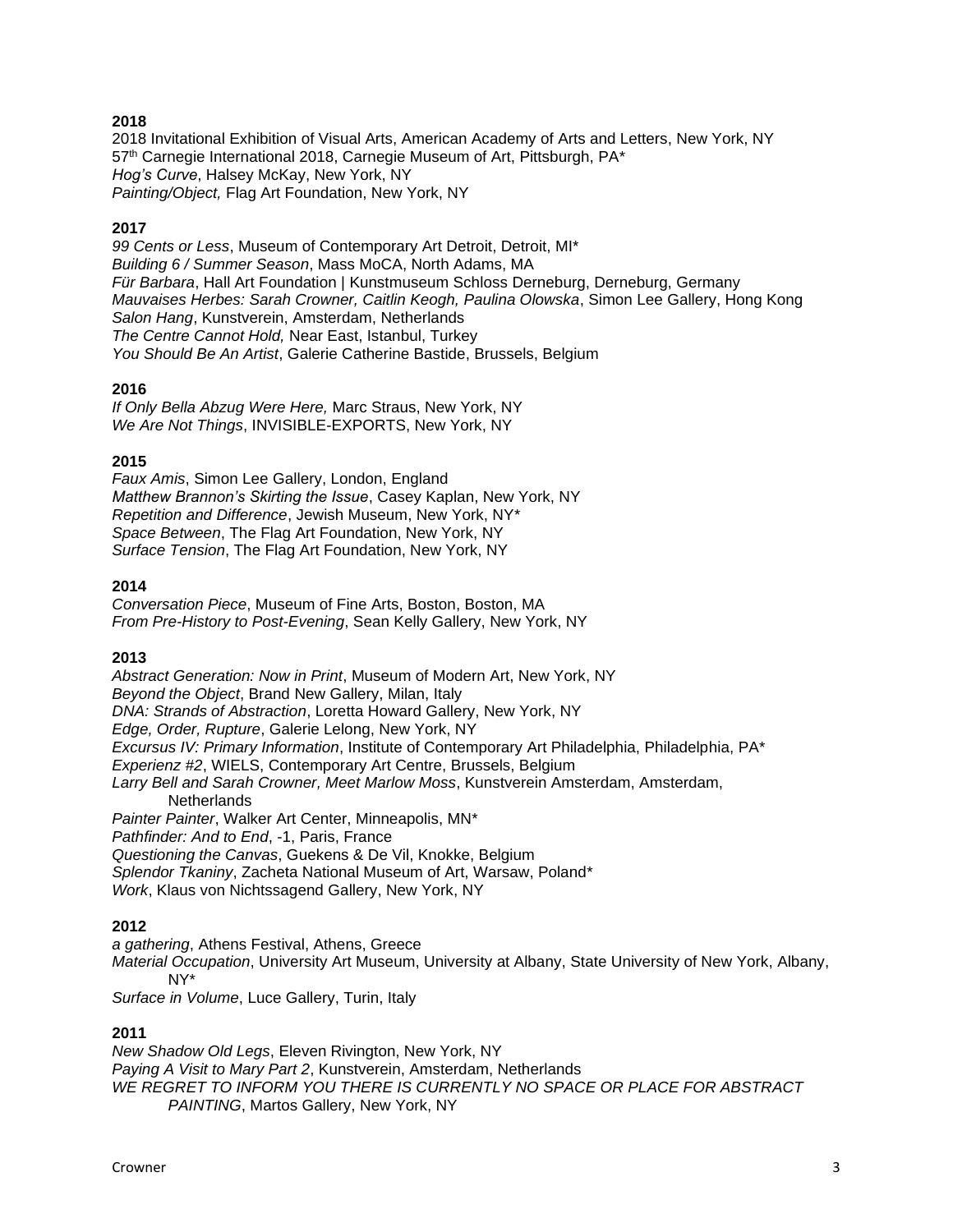*Creeds, Colors and Combinations*, Nicelle Beauchene Gallery, New York, NY *Owl Stretching Time*, Nordenhake, Berlin, Germany *Peter Saville's 'Accessory to an Artwork'*, Glenn Horowitz Bookseller, East Hampton, NY Whitney Biennial 2010, The Whitney Museum of American Art, New York, NY\*

### **2009-2014**

*For the blind man in the dark room looking for the black cat that isn't there*, Contemporary Art Museum, St. Louis, MO; Institute of Contemporary Arts, London, England; Museum of Contemporary Art, Detroit, Detroit, MI; de Appel, Amsterdam, Netherlands; Culturgest, Lisbon, Portugal\*

### **2009**

*Cave Painting: Installment #1*, Gresham's Ghost, New York, NY *Looking Back: The White Columns Annual*, White Columns, New York, NY *Sarah Crowner and Yiannis Moralis: Conversations Part I*, Nice + Fit Gallery, Berlin, Germany

## **2008**

*Ceramics and Other Things*, DAAD Galerie, Berlin, Germany *Opportunity as Community: Artists Select Artists, Part Two*, Dieu Donne, New York, NY

### **SPECIAL PROJECTS**

# **2022**

US Embassy of Honduras, Tegucigalpa, Honduras

# **2019**

Site-specific commission, Park House, Dallas, TX

# **2018**

*Garden Blue*, Sets and costumes by Sarah Crowner, choreography by Jessica Lang, American Ballet Theatre, New York, NY

Site-specific commission, David H. Koch Center, New York-Presbyterian Hospital, New York, NY

# **2017**

Site-specific installation, The Wright Restaurant, Solomon R. Guggenheim Museum, New York, NY

### **2011-2014**

*VIDAS PERFECTAS*, Set design by Sarah Crowner for stage production, The Irondale Center, Brooklyn, NY; Serpentine Gallery, London, England; Whitney Biennial, Whitney Museum of American Art, New York, NY; Ballroom Marfa, Marfa, TX

### **SELECTED BIBLIOGRAPHY: MONOGRAPHS AND ARTIST'S BOOKS**

### **2020**

*Stripes*. New York: Sarah Crowner, 2020. [edition of 200]

### **2019**

*Post Jacaranda*, exh. cat. Mexico City: Galerie Nordenhake, 2019. [edition of 400]

# **2018**

*Patterns*. New York: Primary Information, 2018.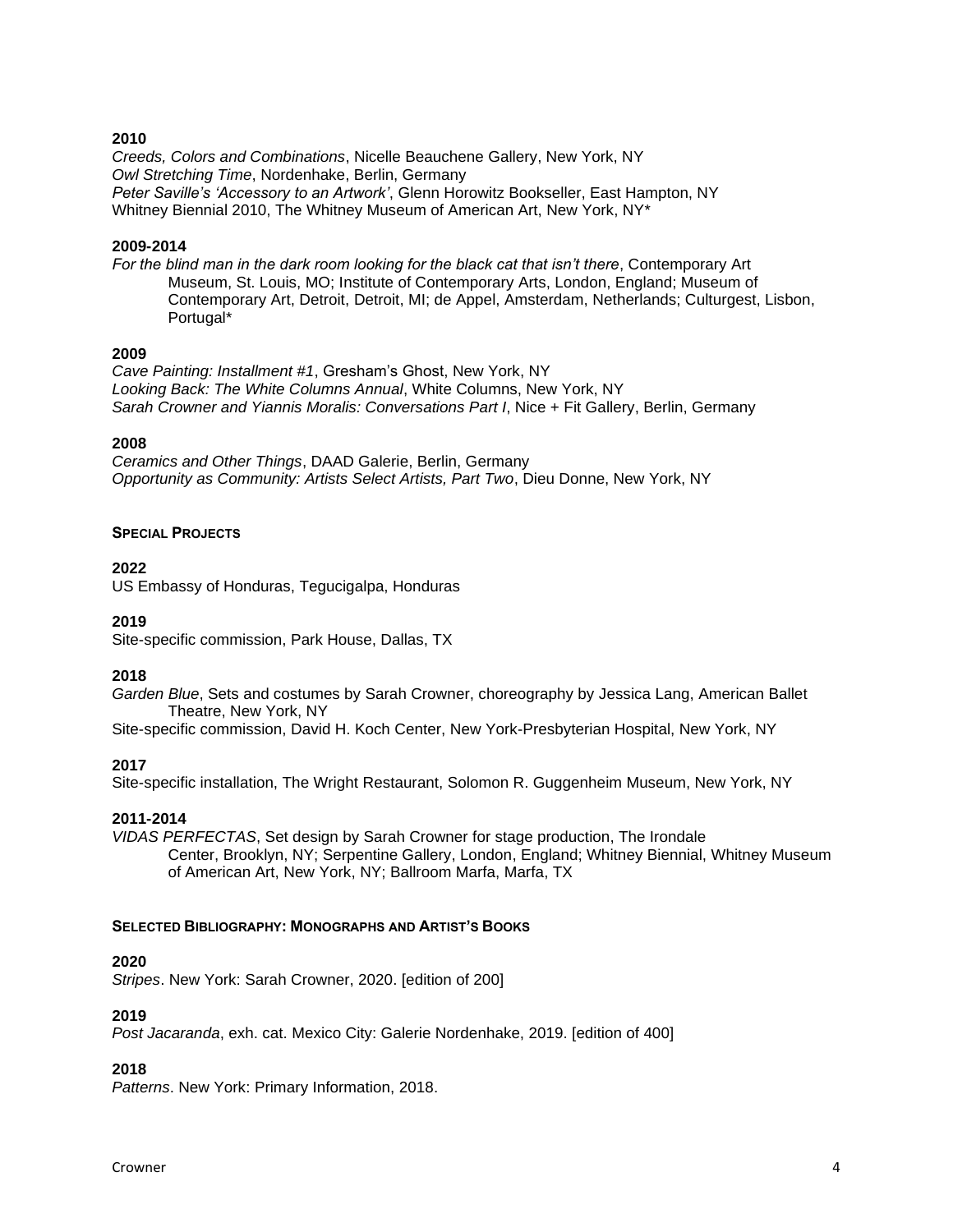*Sarah Crowner*, exh. cat. North Adams, MA: MASS MoCA, 2017.

### **2015**

*Everywhere the Line is Looser*, exh. cat. New York: Casey Kaplan, 2015.

# **2013**

*Flying Paintings*. New York: Sarah Crowner, 2013. [edition of 100, signed]

# **2012**

*Format*. New York: Primary Information, 2012.

## **2009**

*Selective Geometries*. New York: Anteprojects and Olney Press, 2009.

### **2008**

*Beatrice's Library*, exh. cat. New York: Sarah Crowner, 2008. *The Blind Man,* issues 1 and 2. Facsimile project for Whitney Biennial. New York: Dexter Sinister, 2008.

### **SELECTED BIBLIOGRAPHY: BOOKS AND EXHIBITION CATALOGUES**

### **2021**

Crowner, Sarah. "Hantaï: Color, Shape, Indecision, La Marche du Crabe." In *Simon Hantaï*, 26-30. Philadelphia: ER Publishing, 2021.

## **2019**

*Dispatch: Carnegie International, 57th edition*, exh. cat. Pittsburgh: Carnegie Museum of Art, 2019. *Hinge Pictures: Eight Women Artists Occupy the Third Dimension*, exh. cat., 72-82. Catskill, NY: Siglio Press, 2019.

### **2018**

*The Guide: Carnegie International, 57th edition*, exh. cat. Pittsburgh: Carnegie Museum of Art, 2018. Hoffmann, Jens. *99 Cents or Less*, exh. cat., 90-91. New York: Karma, 2018.

# **2015**

Hoffmann, Jens, and Susan L. Braunstein. *Repetition and Difference*, exh. cat. New York: Jewish Museum, 2015.

Hudson, Suzanne Perling. *Painting Now*. London: Thames and Hudson, 2015.

# **2014**

*Excursus I-IV*, exh. cat. Philadelphia: Institute of Contemporary Art, 2014.

# **2013**

Dumbadze, Alexander, and Suzanne Hudson, eds. *Contemporary Art: 1989 to the Present*. Chichester: Wiley-Blackwell, 2013.

Jachula, Michal and Kowalewska, Marta, eds. *Splendor tkaniny (The Splendor of Textiles),* exh. cat. Warsaw: Zachęta - Narodowa Galeria Sztuki, 2013.

*Painter Painter: Notes for an Exhibition*, exh. cat. Minneapolis: Walker Art Center, 2013.

### **2012**

*Material Occupation*, exh. cat. Albany: University at Albany Art Museum, 2012.

## **2011**

Cashdan, Marina. "Sarah Crowner." In *Vitamin P2: New Perspectives in Painting*, 76-79. London: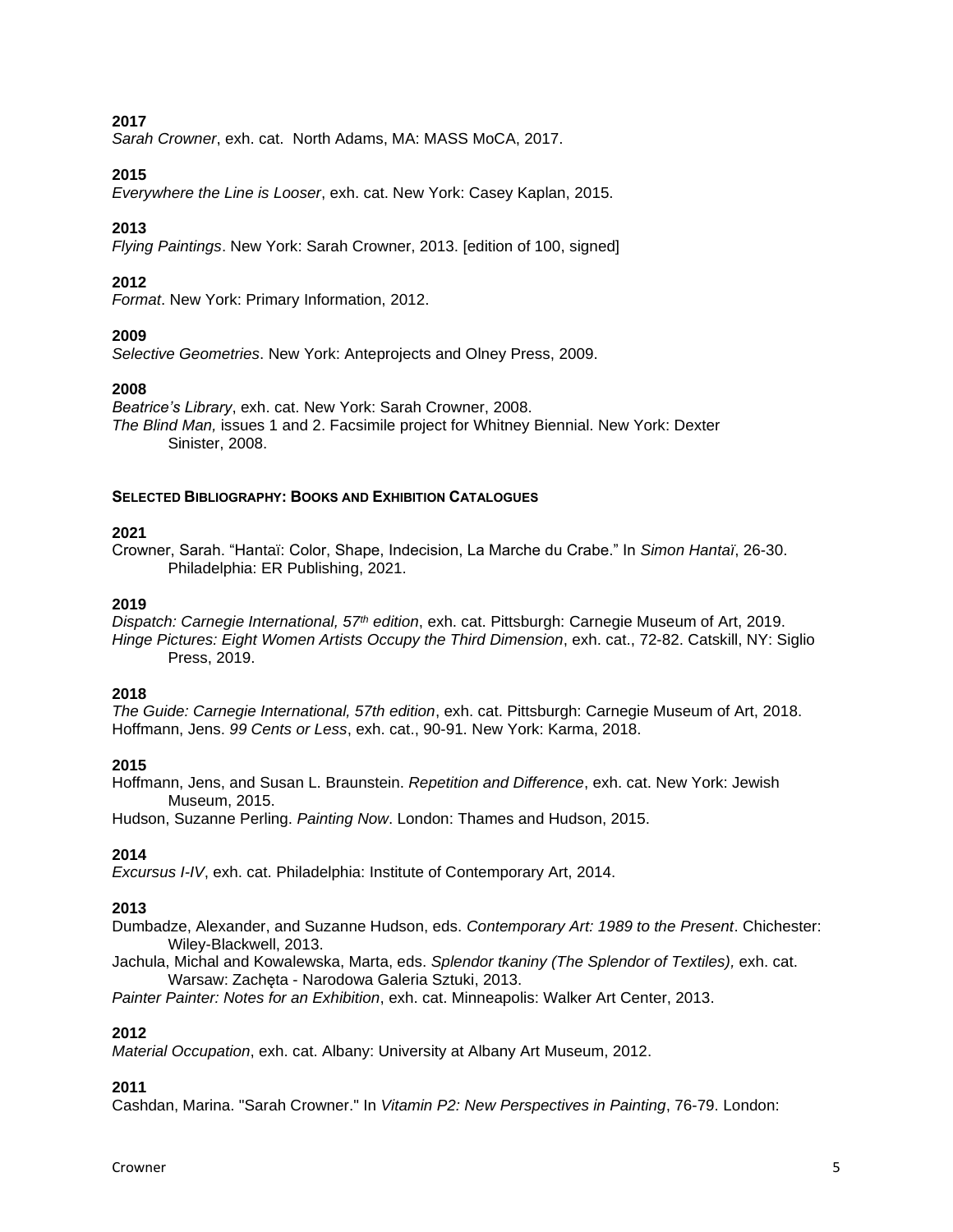Phaidon Press, 2011.

## **2010**

Bonami, Francesco, and Gary Carrion-Murayari, eds. *2010: Whitney Biennial*, exh. cat. New York: Whitney Museum of American Art, 2010.

# **2009**

Huberman, Anthony. *For the blind man in the dark room looking for the black cat that isn't there*, exh. cat. Saint Louis, MO: Contemporary Art Museum St. Louis, 2009.

## **SELECTED BIBLIOGRAPHY: PERIODICALS**

# **2021**

Heinrich, Will. "3 Art Gallery Shows to See Right Now." *The New York Times*, 30 June 2021, nytimes.com/2021/06/30/arts/design/3-art-gallery-shows-to-see-right-now.html.

"Sarah Crowner with Tom McGlynn." *The Brooklyn Rail*, February 2021, brooklynrail.org/2021/02/art/SARAH-CROWNER-with-Tom-McGlynn.

## **2019**

- Cruz, Valentina Sarmiento. "Hinge Pictures: Eight Women Artists Occupy the Third Dimension." *Artforum*, January 2019.
- Kingelfuss, Jessica. "Sarah Crowner Binds Painting and Performance in Her Vibrant Stitched Canvases." *Wallpaper*, 15 February 2019, wallpaper.com/art/sarah-crowner-paintings-for-the-stage-simonlee-gallery-hong-kong.
- Provencal, Terri. "Finishing Touch: Park House Taps Brooklyn-Based Artist Sarah Crowner to Install an Outdoor Water Feature, Completing the Private Club's Robust Art Program." *Patron Magazine*, August-September 2019, 58-59.

# **2018**

Cruz, Valentina Sarmiento. "Sarah Crowner: Casey Kaplan." *Artforum*, March 2018.

- Harss, Marina. "Sculpting With Bodies at American Ballet Theater." *The New York Times*, 17 October 2018, C1.
- Kazanjian, Dodie. "Brooklyn's Sarah Crowner Is Reinvigorating American Painting." *Vogue*, December 2018, 158-161.
- Klein, Barbara. "Painting's Broad Brush." *Carnegie Magazine*, Fall 2018, carnegiemuseums.org/carnegiemagazine/fall-2018/paintings-broad-brush.
- Smith, Roberta. "What to See in New York Art Galleries This Week: Sarah Crowner." *The New York Times*, 16 March 2018, C12.
- Twersky, Carolyn. "Five Artists Pay Tribute to the Late Ellsworth Kelly." *The Cut*, 20 February 2018, thecut.com/2018/02/five-artists-pay-tribute-to-the-late-ellsworth-kelly.html.

# **2017**

- Cascone, Sarah. "The Week in Art: Sarah Crowner at the Guggenheim's Wright Restaurant." *Artnet News*, 4 February 2017, news.artnet.com/art-world/the-week-in-art-sarah-crowner-836012.
- Felsenthal, Julia. "Sarah Crowner Crosses the Border and Collaborates with the Ghost of Frank Lloyd Wright at the Guggenheim." *Vogue,* 30 January 2017, vogue.com/article/sarah-crowner-thewright-guggenheim.
- Ferrara, Lidia. "Walk Inside the Art: Sarah Crowner's New Installation in The Wright Restaurant." *Guggenheim Checklist*, 2 February 2017, guggenheim.org/blogs/checklist/walk-inside-the-artsarah-crowners-new-installation-in-the-wright-restaurant.
- McKenzie, Abby. "Mauvaises Herbes Three Female Artists at Simon Lee Gallery, Hong Kong." *Widewalls*, 17 May 2017, widewalls.ch/magazine/mauvaises-herbes-simon-lee-gallery-hongkong.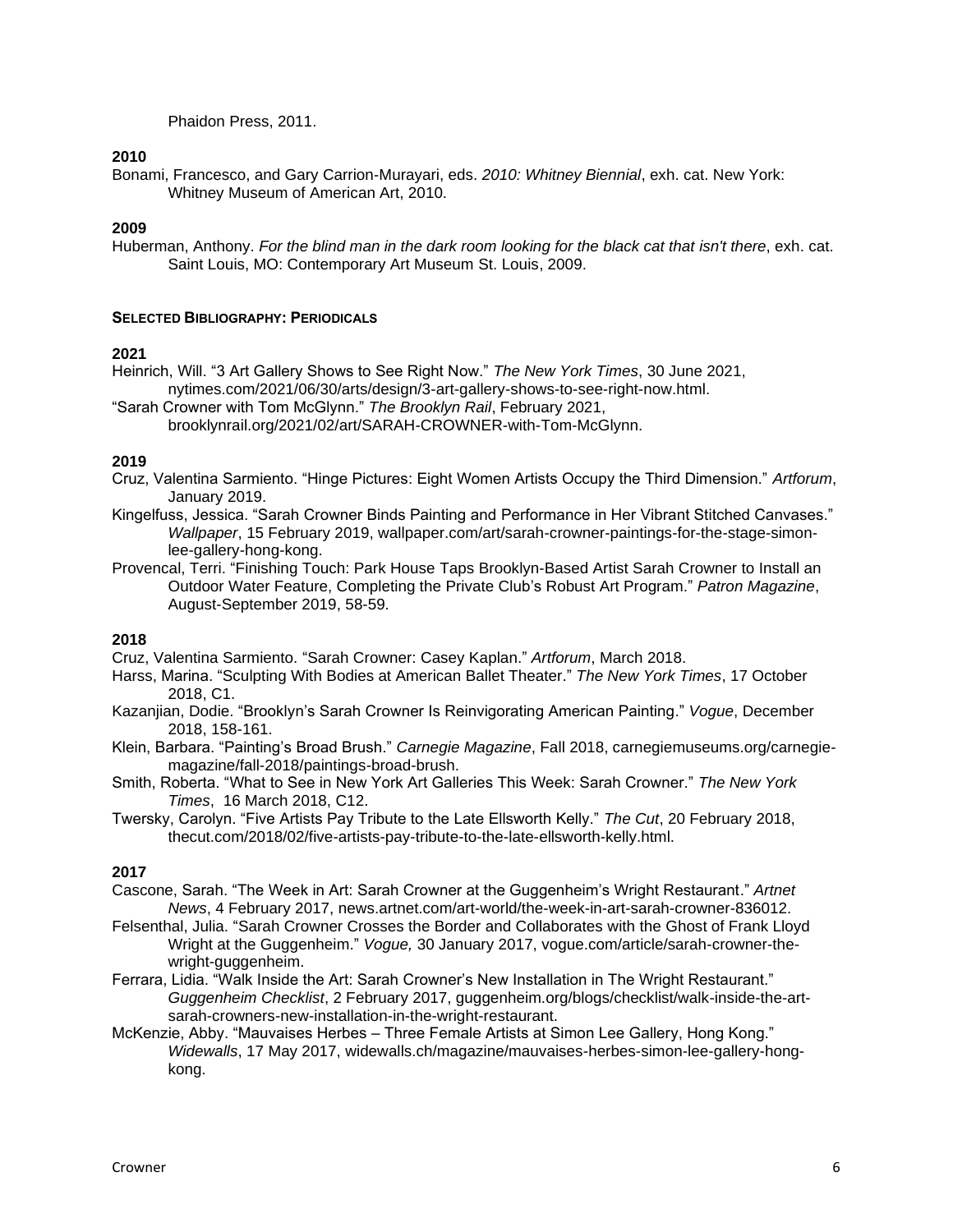"The Brief: Sarah Crowner." *Art in America*, April 2016, 25.

- Cornell, Peter. "Sarah Crowner på Galerie Nordenhake." *Konsten*, 19 October 2016, konsten.net/sarahcrowner-pa-galerie-nordenhake/.
- Crowner, Sarah. "Sarah Crowner: The Story Behind An Artwork, In The Artist's Own Words." *Modern Painters* 28 (March 2016): 47.

Harbison, Isobel. "Sarah Crowner." *Frieze*, no. 181, September 2016.

- "In The Studio #171 Sarah Crowner." *Daily Lazy*, May 2016, daily-lazy.com/2016/05/in-studio-171-sarahcrowner.html.
- Karp-Evans, Elizabeth. "Sarah Crowner: Touch the Tile." *Guernica*, 16 May 2016, guernicamag.com/touch-the-tile/.
- Mendelson, Meredith. "Bonding Agent." *Architectural Digest* 73, no. 4 (April 2016): 74.
- "Sarah Crowner at Simon Lee Gallery." Garage Magazine, May 2016.
- "Sarah Crowner: The Story Behind an Artwork, In the Artist's Own Words." *Modern Painters*, March 2016, 47.
- Schaar, Elisa. "Sarah Crowner: Simon Lee, London." *Artforum* 55, no. 1 (September 2016): 370-371.
- Somers, Thierry. "Sarah Crowner." *200% Magazine*, June 2016, 200-percent.com/sarah-crowner.

### **2015**

Crowner, Sarah. "Sarah Crowner on Alberto Burri." *Art in America* 103, no. 7 (August 2015): 34.

- Cunningham, Hailey. "Chelsea Art Show Blurs Lines Between Two and Three Dimensions." *Observer*, 5 June 2015, observer.com/2015/06/chelsea-art-show-blurs-lines-between-two-and-threedimensions/.
- Greenberg, Kevin. "Sarah Crowner's Modernist Patchworks." *The Last Magazine*, 1 May 2015, thelast-magazine.com/sarah-crowner-gallery-show-casey-kaplan/.
- Hoeber, Julian. "The Fan Club." *Frieze*, no. 174 (October 2015): 202-209.
- Lagnado, Caroline. "Judaica Gets a Fresh Look." *Jewish Week*, 10 February 2015, thejewishweek.com /special-sections/arts-preview/judaica-gets-fresh-look.
- Morris, Ali. "Best Friends: Artists Participate in the Curatorial Process at Simon Lee Gallery." *Wallpaper*, 10 September 2015, walIpaper.com/ art/best-friends-artists-participate-in-the-curatorial-processat-simon-lee-gallery .
- Smith, Roberta. "10 Galleries to Visit in Chelsea." *The New York Times*, 17 April 2015, C31.

### **2014**

Hudson, Suzanne. "Sarah Crowner." *Artforum* 52, no. 8 (April 2014): 261.

Khvan, Olga. "Everyday Objects Become 'Conversation Pieces' at the MFA." *Boston*, 15 October 2014, bostonmagazine.com/arts-entertainment/blog/2014/10/15/mfa-conversation-piece-boston-ballet/.

Rosenberg, Karen. "Sarah Crowner: 'The Wave'." *The New York Times*, 10 January 2014, C31. Russeth, Andrew. "'Sarah Crowner: The Wave' at Nicelle Beauchene Gallery." *Observer*, 15 January

2014, observer.com/2014/01/sarah-crowner-the-wave-at-nicelle- beauchene-gallery/.

Smith, Roberta. "Clash of the Items, at a Gallery Near You." *The New York Times*, 25 July 2014, C17.

Tschida, Anne. "CIFO Shows Off Cutting-Edge Latin American Works in Miami." *Miami Herald*, 19 September 2014, miamiherald.com/entertainment/visual-arts/article2169057.html.

# **2013**

- Barnas, Maria. "Larry Bell & Sarah Crowner, Meet Marlow Moss." *Frieze,* no. 157 (September 2013): 160- 161.
- Gabler, Jay. "Critics' Picks: Minneapolis, 'Painter Painter."' *Artforum*, 14 March 2013, artforum.com/picks/id=39750.
- Kowalska, Agnieska. "Nie tylko abakany." *Gazeta Wyborcza*, 7 March 2013, warszawa.wyborcza.pl/warszawa/1,72738,13523008,Nie\_tylko\_abakany\_\_\_nowoczesne \_tkaniny\_w\_Zachecie.html.

Loos, Ted. "People Are Talking About (Art): Playing Field." *Vogue* 203, no. 1 (January 2013): 58.

- O'Neill-Butler, Lauren. "500 Words: Primary Information." *Artforum*, 19 March 2013, artforum.com/words/id=39860.
- Russeth, Andrew. "Here's One Beautiful Exhibition Announcement." *Observer*, 11 April 2013.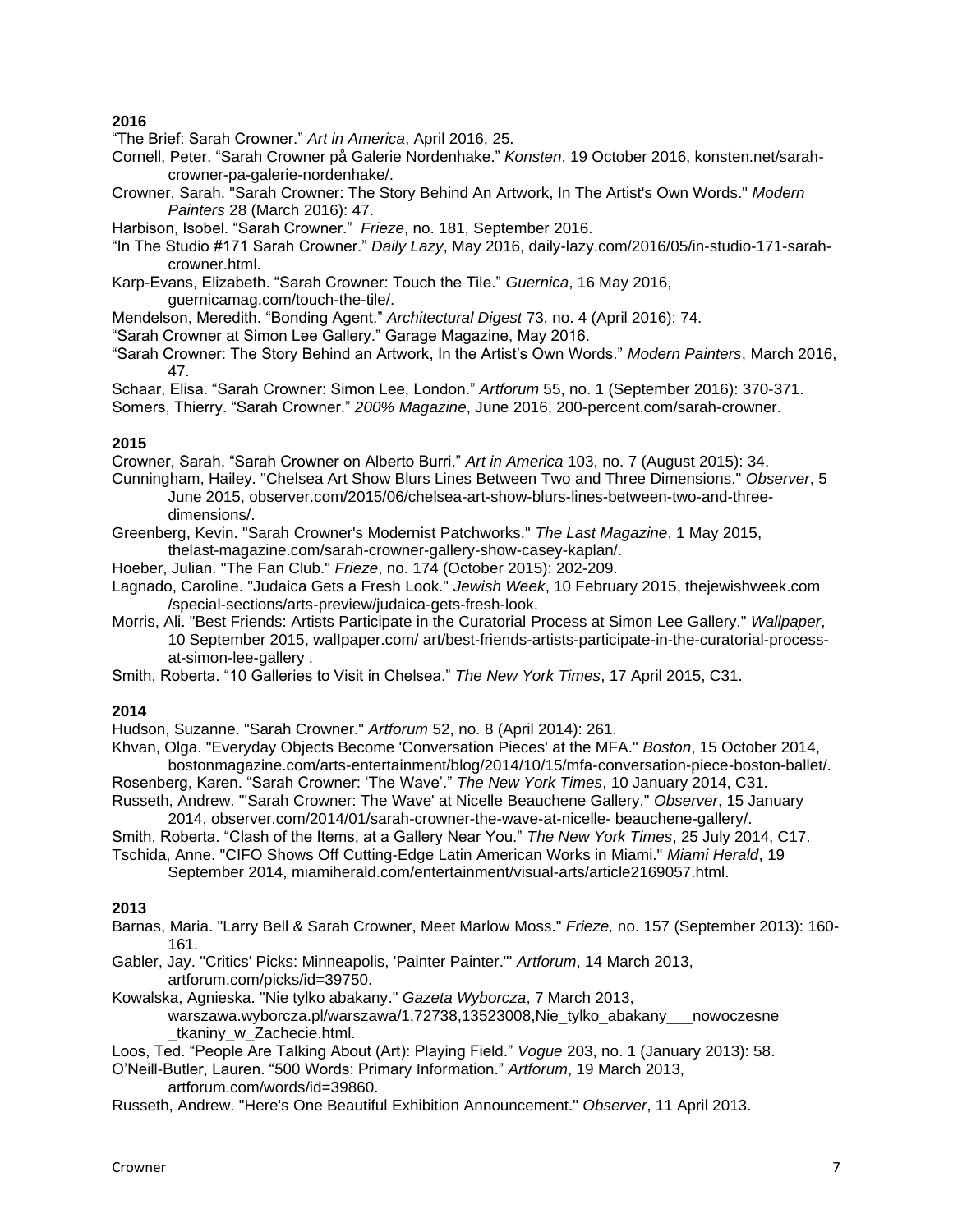Thomas, Jonathan. "Painter Painter." *Frieze*, no. 156 (June-August 2013): 234.

## **2012**

Angelini, Catherine. "Sarah Crowner: Ballet Plastique." Artenews, no. 75 (2011): 22-24.

Fox, Dan. "American Opera." *Frieze*, no. 145 (March 2012): 106-109.

- Ringborg, Theodor. "Critics' Picks: Stockholm, Sarah Crowner." *Artforum*, 13 April 2012, artforum.com/picks/id=30725.
- Russeth, Andrew, and M. H. Miller. "At New York Art Book Fair, a Tribute, a New Kitchen and a Topless Book Club." *Observer*, 28 September 2012, observer.com/2012/09/new-york-art-book-fair/.
- Travaglini, Cristina. "Painter Painter." *Kaleidoscope*, no. 17 (Winter 2012-2013): 128-135.

Trezzi, Nicola. "USA: Amerikai EgyesUlt Absztraktok." *Flash Art Hungary* (July-September 2012): 52-57.

## **2011**

Belcove, Julie. "A Leap of Faith: Collecting Emerging Artists." *The Art Economist* 1, no. 3 (February 2011): 13-15.

--. "Sarah Crowner, Artist to Watch." *The Art Economist* 1, no. 2 (January 2011): 83.

- Boukalas, Pandelis. "Tehnes ke Grammata: Apopsis, Siopoun sta alithia oi dianooumenoi?" *Kathimerini*, 30 April 2011: 4.
- Crowner, Sarah. "Sarah Crowner." *This Long Century*, no. 129, 2011, thislongcentury.com/?p=4454&c=129.
- "Do Not Miss/ Mi Hasete." *Kathimerini,* 15 May 2011.
- Fokianaki, Iliana. "First Solo Exhibition for Sarah Crowner at the Helena Papadopoulos Gallery." *Protothema*, 10 May 2011, protothema.gr/culture/article/121371/sarahcrowner-sthn-gkalerihelena-papadopoulos/.
- Heinrich, Will. "Raoul De Keyser at David Zwirner Gallery and Sarah Crowner at Nicelle Beauchene." *Observer*, 4 October 2011, observer.com/2011/10/raoul-de-keyser-at-david-zwirner-gallery-andsarah-crowner-at-nicelle-beauchene/2/.
- Hurst, Howard. "How Didactic Art Could Be Less Boring." Hyperallergic, 7 October 2011, hyperallergic.com/36938/how-didactic-art-could-be-less-boring/.
- loannidou, Eleftheira. "Sarah Crowner: Reconstructing Art History." *Ozan Magazine*, no. 87 (June 2011): 36-37, issuu.com/ozon/docs/she-drives-me-crazy /36.
- Kron, Catherine. "Robert Ashley Gets a New Backdrop." *Art in America*, 12 December 2011, artinamericamagazine.com/news-features/news/perfectus-vidas-roberty-ashley/.
- Lizardi, Stella. "Anorthodoxos Formalismos/That's Vogue!" *Vogue Hellas*, June 2011, 25.
- O'Neill-Butler, Lauren. "Sarah Crowner." *Artforum*, 5 September 2011, artforum.com/words/id=28886.
- Ruble, Casey. "We Regret to Inform You." *Art in America*, 27 August 2011, artinamericamagazine.com /reviews/we-regret-to-inform-you/.
- Russeth, Andrew. "Great Leaps: Sarah Crowner at Nicelle Beauchene Gallery in New York." *Observer*, 23 September 2011, observer.com/2011/09/great-leaps-sarah-crowner-at-nicelle-beauchenegallery-in-new-york/.

-------. "Fall Arts Preview: Top Ten Gallery Shows." *Observer*, 15 September 2011, observer.com/2011/09/top-ten-gallery-shows/.

- Schultz, Charlie. "Sarah Crowner: Nicelle Beauchene Gallery." *Modern Painters* 23 (December 2011): 93. Smith, Roberta. "Sarah Crowner: 'Acrobat."' *The New York Times*, 21 October 2011, C20.
- Tziantzi, Marianna. "Tehnes ke Grammata: Apopsis, Enas allos 'Eftyxismenos Prigkipas."' *Kathimerini*, 30 April 2011: 4.
- Zefkili, Despina. "Tehnes, Egkenia Sarah Crowner, Gazonondas kiniseis." *Athinorama*, no. 573, May 5- 11, 2011: 95.

### **2010**

- Butler, Sharon. "A 2010 Whitney Biennial Biopsy." *Huffington Post*, 17 May 2010, huffingtonpost.com /sharon-1-butler/a-2010-whitney-biennial-b\_b\_503471.htmI.
- Capps, Kriston. "Whitney Biennial 2010: Still Flying the Flag?" *Guardian*, 2 March 2010, theguardian.com /artanddesign/2010/mar/02/whitney-biennial-2010-american-art.
- Conner, Jill. "Breaking Through Cultural Amnesia: A Review of 2010, the Whitney Biennial." *Whitehot*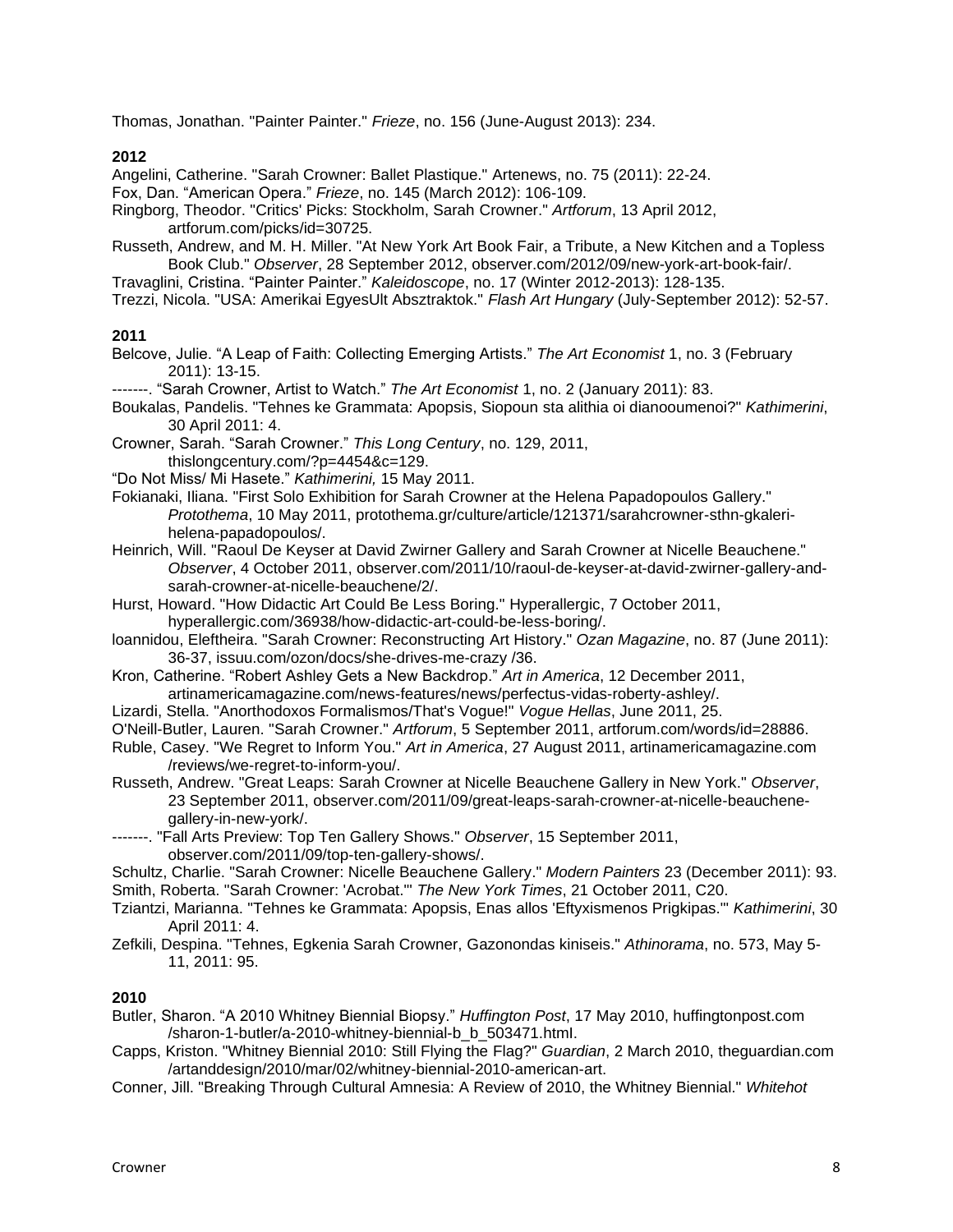*Magazine*, 12 April 2010, whitehotmagazine.com/articles/amnesia-review-2010-whitneybiennial/2044.

- Cotter, Holland. "At a Biennial on a Budget, Tweaking and Provoking." *The New York Times*, 26 February 2010, C21.
- Finch, Charlie. "A Room of One's Own." *Artnet,* 22 February 2010, artnet.com/magazineus/features/finch /whitney-biennial2-22-10.asp.

Gartenfeld, Alex. "2010." *Art in America*, 21 April 2010, artinamericamagazine.com/reviews/2010/.

- Halle, Howard. "2010 Whitney Biennial: The Whitney Finally Figures Out How to Put on a Biennial." *Time Out New York*, 26 February 2010, timeout.com/newyork/museums/2010-wh itney-biennial-artmuseums.
- Johnson, Paddy. "This Year's Whitney Biennial: It's Good." *The L Magazine*, 5 March 2010, thelmagazine.com/2010/03/this-years-whitney-biennial-its-good/.
- Martinez, Chus. "Whitney Biennial." *Artforum* 48, no. 9 (May 2010): 240-241.
- Pollack, Barbara. "Whitney Biennial: A Review of '2010."' *ART news*, 1 March 2010, www.artnews.com/2010/03/01/whitney-biennial/.
- Viveros-Faune, Christian. "Welcome to the Mixed-Up, Dialed-Down 2010 Whitney Biennial." *Village Voice*, 2 March 2010, villagevoice.com/arts/welcome-to-the-mixed-up-dialed-down-2010-whitneybiennial-7159123.

## **2009**

Darwent, Charles. "For the blind man in the dark room looking for the black cat that isn't there, Institute of Contemporary Arts, London." *Independent*, 19 December 2009, independent.co.uk/artsentertainment/art/reviews/for-the-bIind-man-in-the-dark-room-looking-for-the-bIack-cat-that-isntthere-institute-of-1845571.html.

Erhardt, Stefanie. "Das Unperfekte hat System." *Der Tagesspiegel,* 4 January 2009, tagesspiegel.de/kultur/kurz-und-kritisch/1409194.html.

Karouzakis, Yorgos. "Neoyrkeza sinomilei me Morali." *Eleftherotypia*, 9 April 2009.

Kilston, Lyra. "Sarah Crowner." *Blouin Artinfo*, 4 June 2009, blouinartinfo.com/news/story/31556/sarahcrowner.

Muller, Dominikus. "Sarah Crowner and Paulina Olowska." *Artforum* 47, no. 7 (March 2009): 257-258. Rosenberg, Karen. "Sarah Crowner: 'Paintings and Pots'." *The New York Times*, 1 May 2009, C29.

### **2008**

Crowner, Sarah. Cover photography. *Dot Dot Dot,* no. 15 (2008), dot-dot-dot.us/index.html?id=36.

Kurianowicz, Tomasz. "Ton in Ton." *Berliner Zeitung*, 18 December 2008, berliner-zeitung.de/mal -minimalistisch--mal-spritzig--sarah-crowner-und-paulina-olowska-erschaffen-zwei-aesthetischentgegengesetzte-keramikwelten-ton-in-ton-15903686.

### **2007**

Bailey, Stuart, and Sarah Crowner. "Right to Burn: A Drink with Christoph Keller." *Dot Dot Dot*, no. 14 (2007): 71, dot-dot-dot.us/index.html?id=23.

# **2006**

"Tête à Tête: Sarah Crowner and Paulina Olowska." *North Drive Press*, no. 3 (2006), northdrivepress.com/interviews/NDP3/NDP3\_CROWNER\_OLOWSKA.pdf.